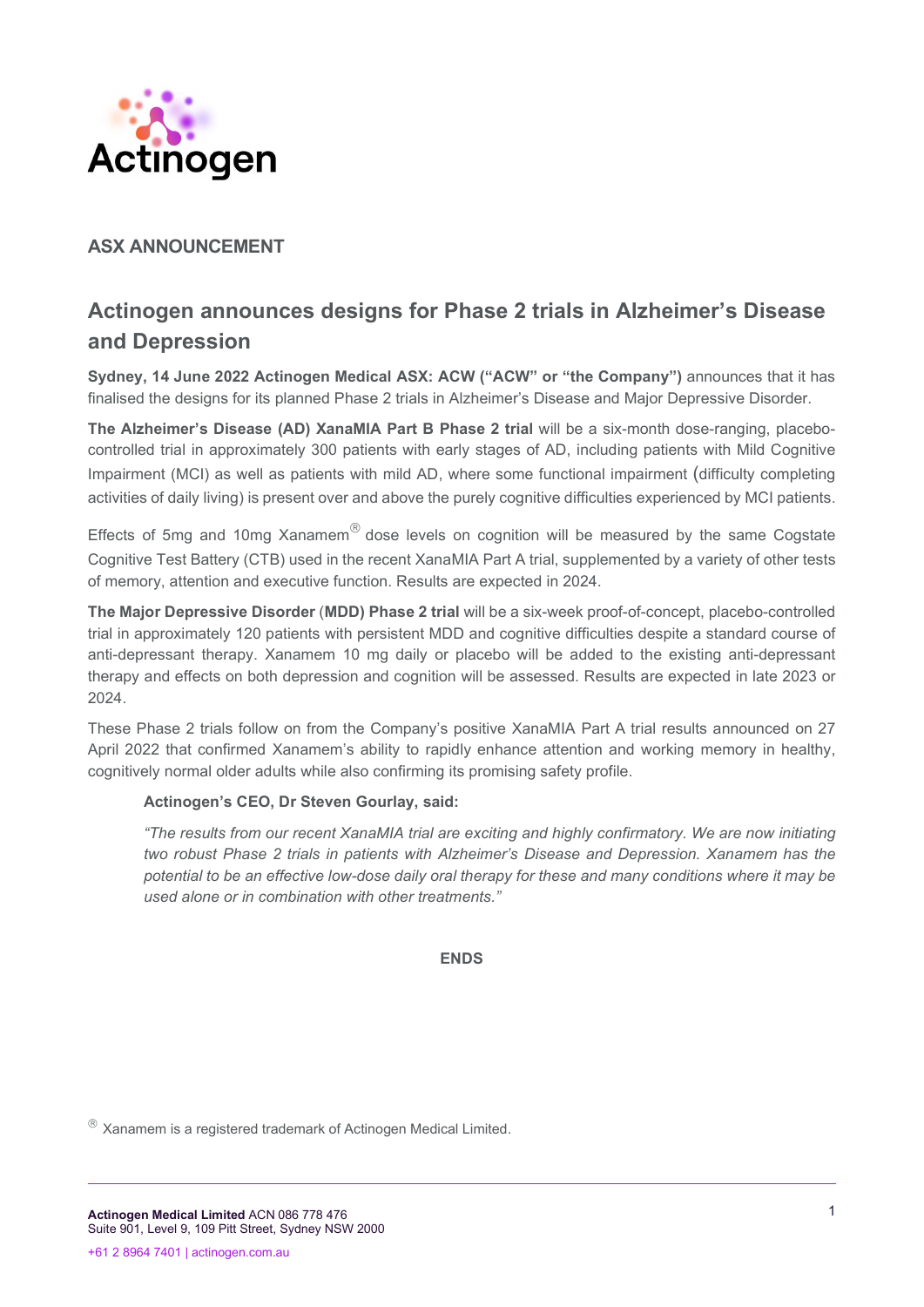## Investors

Dr. Steven Gourlay Michael Roberts CEO & Managing Director **Investor Relations** P: +61 2 8964 7401 M: +61 423 866 231

E. steven.gourlay@actinogen.com.au E. michael.roberts@actinogen.com.au

## Announcement authorised by the Board of Directors of Actinogen Medical

#### About Actinogen Medical

Actinogen Medical (ACW) is an ASX-listed, biotechnology company developing a novel therapy for neurological and neuropsychiatric diseases associated with dysregulated brain cortisol. There is a strong association between cortisol and detrimental changes in the brain, affecting cognitive function, harm to brain cells and long-term cognitive health.

Cognitive function means how a person understands, remembers and thinks clearly. Cognitive functions include memory, attention, reasoning, awareness and decision-making.

Actinogen is currently developing its lead compound, Xanamem, as a promising new therapy for Alzheimer's Disease and Depression and hopes to study Fragile X Syndrome and other neurological and psychiatric diseases in the future. Reducing cortisol inside brain cells could have a positive impact in these and many other diseases. The cognitive dysfunction, behavioural abnormalities, and neuropsychological burden associated with these conditions is debilitating for patients, and there is a substantial unmet medical need for new and improved treatments.

#### About Xanamem

Xanamem's novel mechanism of action is to block the production of cortisol inside cells through the inhibition of the 11β-HSD1 enzyme in the brain. Xanamem is designed to get into the brain after it is absorbed in the intestines upon swallowing its capsule.

Chronically elevated cortisol is associated with cognitive decline in Alzheimer's Disease, and Xanamem has shown the ability to enhance cognition in healthy, older volunteers. Cognitive impairment is also a feature in Depression and many other diseases. Cortisol itself is also associated with depressive symptoms and when targeted via other mechanisms has shown some promise in prior clinical trials.

The Company has studied 11β-HSD1 inhibition by Xanamem in more than 300 volunteers and patients, so far finding a statistically significant improvement in working memory and attention, compared with placebo, in healthy, older volunteers in two consecutive trials. Previously, high levels of target engagement in the brain with doses as low as 5 mg daily have been demonstrated in a human PET imaging study. A series of Phase 2 studies in multiple diseases is being conducted to further confirm and characterize Xanamem's therapeutic potential.

Xanamem is an investigational product and is not approved for use outside of a clinical trial by the FDA or by any global regulatory authority. Xanamem® is a trademark of Actinogen Medical.

#### Disclaimer

This announcement and attachments may contain certain "forward-looking statements" that are not historical facts; are based on subjective estimates, assumptions and qualifications; and relate to circumstances and events that have not taken place and may not take place. Such forward looking statements should be considered "at-risk statements" - not to be relied upon as they are subject to known and unknown risks, uncertainties and other factors (such as significant business, economic and competitive uncertainties / contingencies and regulatory and clinical development risks, future outcomes and uncertainties) that may lead to actual results being materially different from any forward looking statement or the performance expressed or implied by such forward looking statements. You are cautioned not to place undue reliance on these forward-looking statements that speak only as of the date hereof. Actinogen Medical does not undertake any obligation to revise such statements to reflect events or any change in circumstances arising after the date hereof, or to reflect the occurrence of or non-occurrence of any future events. Past performance is not a reliable indicator of future performance. Actinogen Medical does not make any guarantee, representation or warranty as to the likelihood of